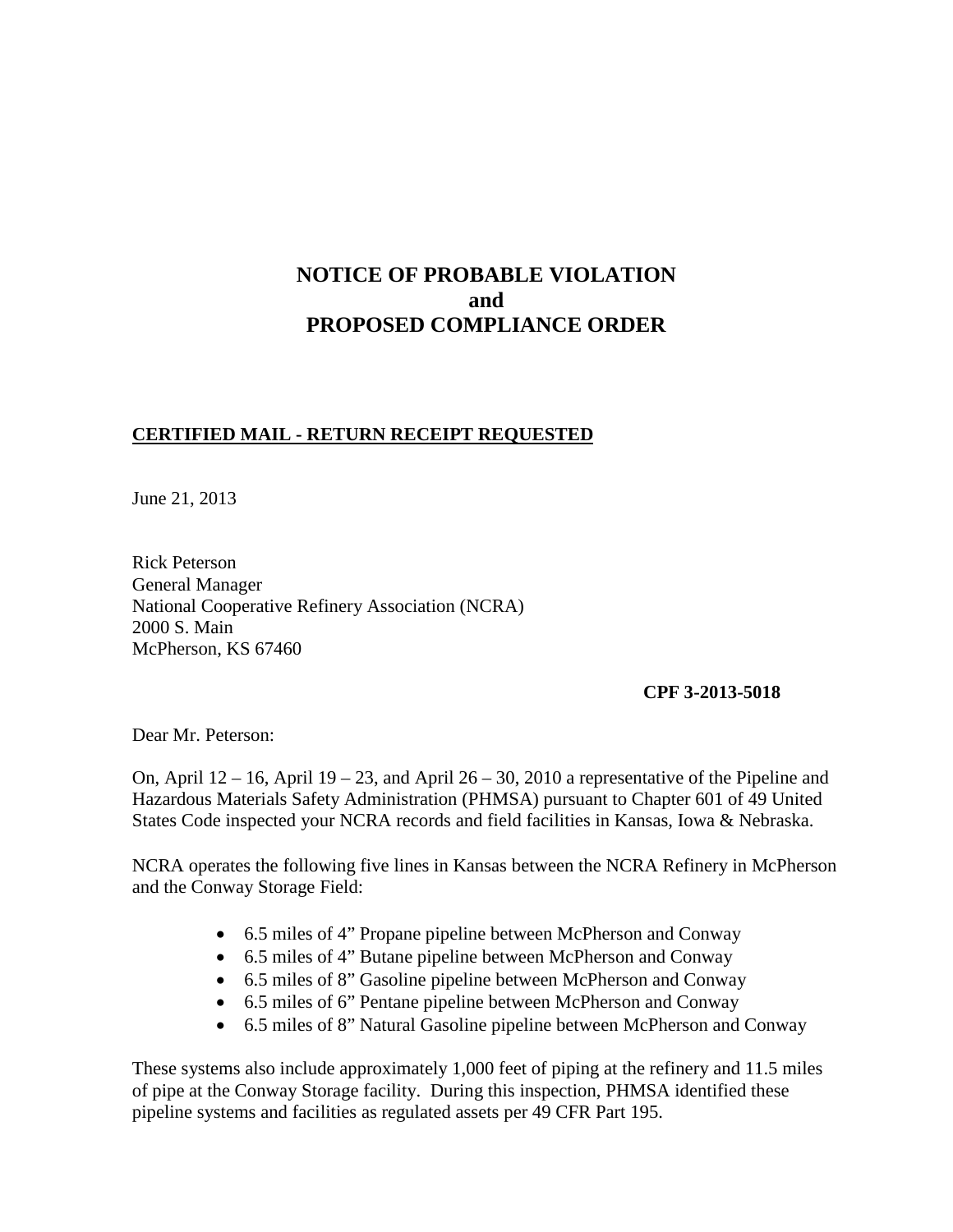As a result of the inspection, it appears that you have committed probable violations of the Pipeline Safety Regulations, Title 49, Code of Federal Regulations. The items inspected and the probable violation(s) are:

### **1. §195.302 Pressure Testing – General Requirements**

**(a) Except as otherwise provided in this section and in §195.305(b), no operator may operate a pipeline unless it has been pressure tested under this subpart without leakage.** 

At the time of PHMSA's inspection the McPherson to Conway pipeline system had not been pressure tested, nor had the maximum operating pressure been established as otherwise required in §195.302(b)(1).

#### **2. §195.402 Procedural manual for operations, maintenance, and emergencies.**

**(a) General. Each operator shall prepare and follow for each pipeline system a manual of written procedures for conducting normal operations and maintenance activities and handling abnormal operations and emergencies. This manual shall be reviewed at intervals not exceeding 15 months, but at least once each calendar year, and appropriate changes made as necessary to insure that the manual is effective. This manual shall be prepared before initial operations of a pipeline system commence, and appropriate parts shall be kept at locations where operations and maintenance activities are conducted.**

At the time of PHMSA's inspection of the McPherson to Conway pipeline system NCRA had not prepared, nor incorporated into the existing O&M manual, written procedures that included all the specific requirements described in §195.402(c), (d), and (e).

#### **3. §195.404 Maps and Records**

**(c) Each operator shall maintain the following records for the periods specified: (3) A record of each inspection and test required by this subpart shall be maintained for at least 2 years or until the next inspection or test is performed, whichever is longer.**

 At the time of PHMSA's inspection of the McPherson to Conway pipeline system NCRA was not maintaining all records of inspections and tests required by 49 CFR Part 195, Subpart F – Operations and Maintenance.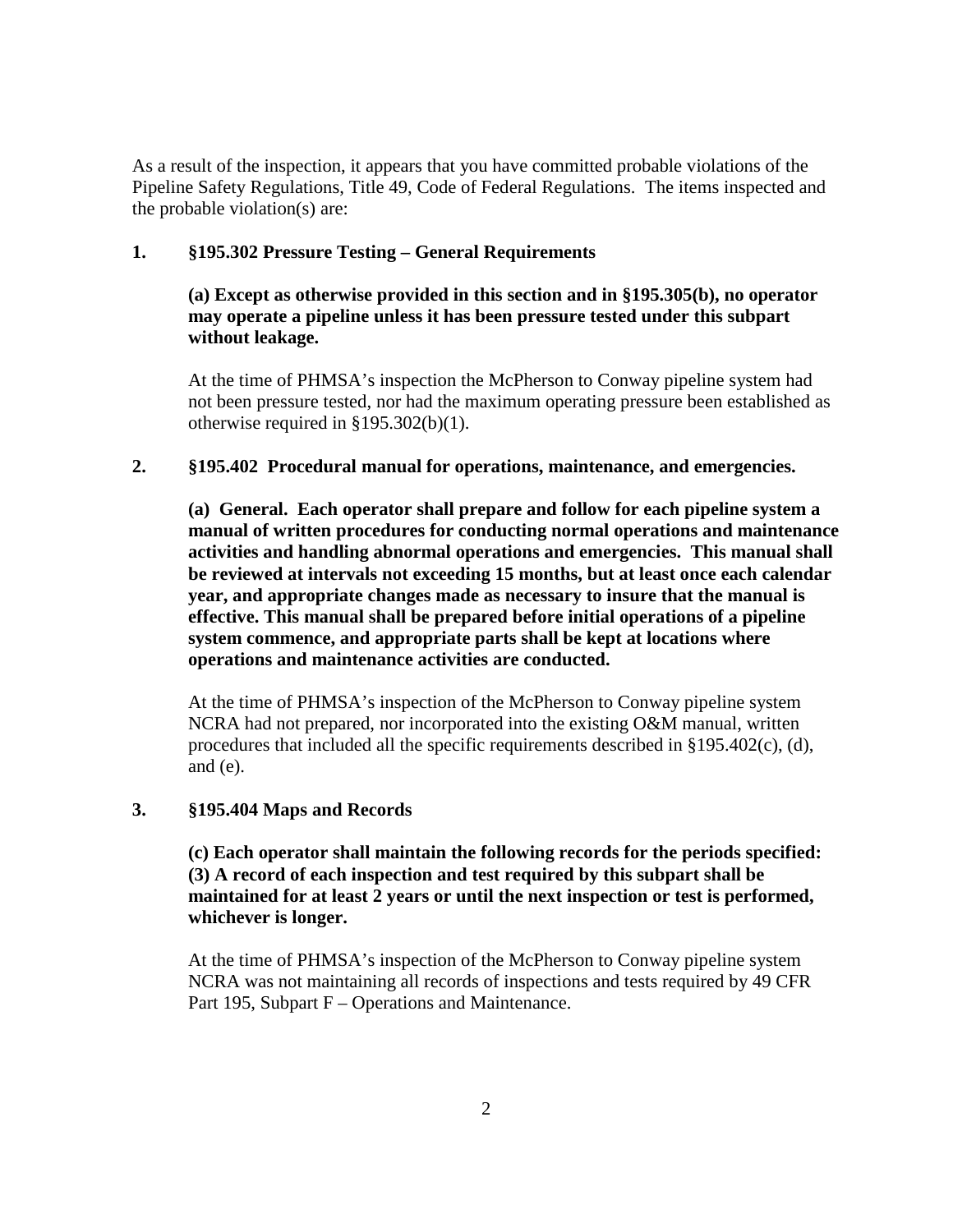#### Proposed Compliance Order

With respect to item numbers 1 through 3 pursuant to 49 United States Code § 60118, the Pipeline and Hazardous Materials Safety Administration proposes to issue a Compliance Order to NCRA. Please refer to the *Proposed Compliance Order*, which is enclosed and made a part of this Notice.

#### Response to this Notice

Enclosed as part of this Notice is a document entitled *Response Options for Pipeline Operators in Compliance Proceedings*. Please refer to this document and note the response options. Be advised that all material you submit in response to this enforcement action is subject to being made publicly available. If you believe that any portion of your responsive material qualifies for confidential treatment under 5 U.S.C. 552(b), along with the complete original document you must provide a second copy of the document with the portions you believe qualify for confidential treatment redacted and an explanation of why you believe the redacted information qualifies for confidential treatment under 5 U.S.C. 552(b). If you do not respond within 30 days of receipt of this Notice, this constitutes a waiver of your right to contest the allegations in this Notice and authorizes the Associate Administrator for Pipeline Safety to find facts as alleged in this Notice without further notice to you and to issue a Final Order.

In your correspondence on this matter, please refer to **CPF 3-2013-5018** and for each document you submit, please provide a copy in electronic format whenever possible.

Sincerely,

David Barrett Director, Central Region Pipeline and Hazardous Materials Safety Administration

Enclosures: *Proposed Compliance Order Response Options for Pipeline Operators in Compliance Proceedings*